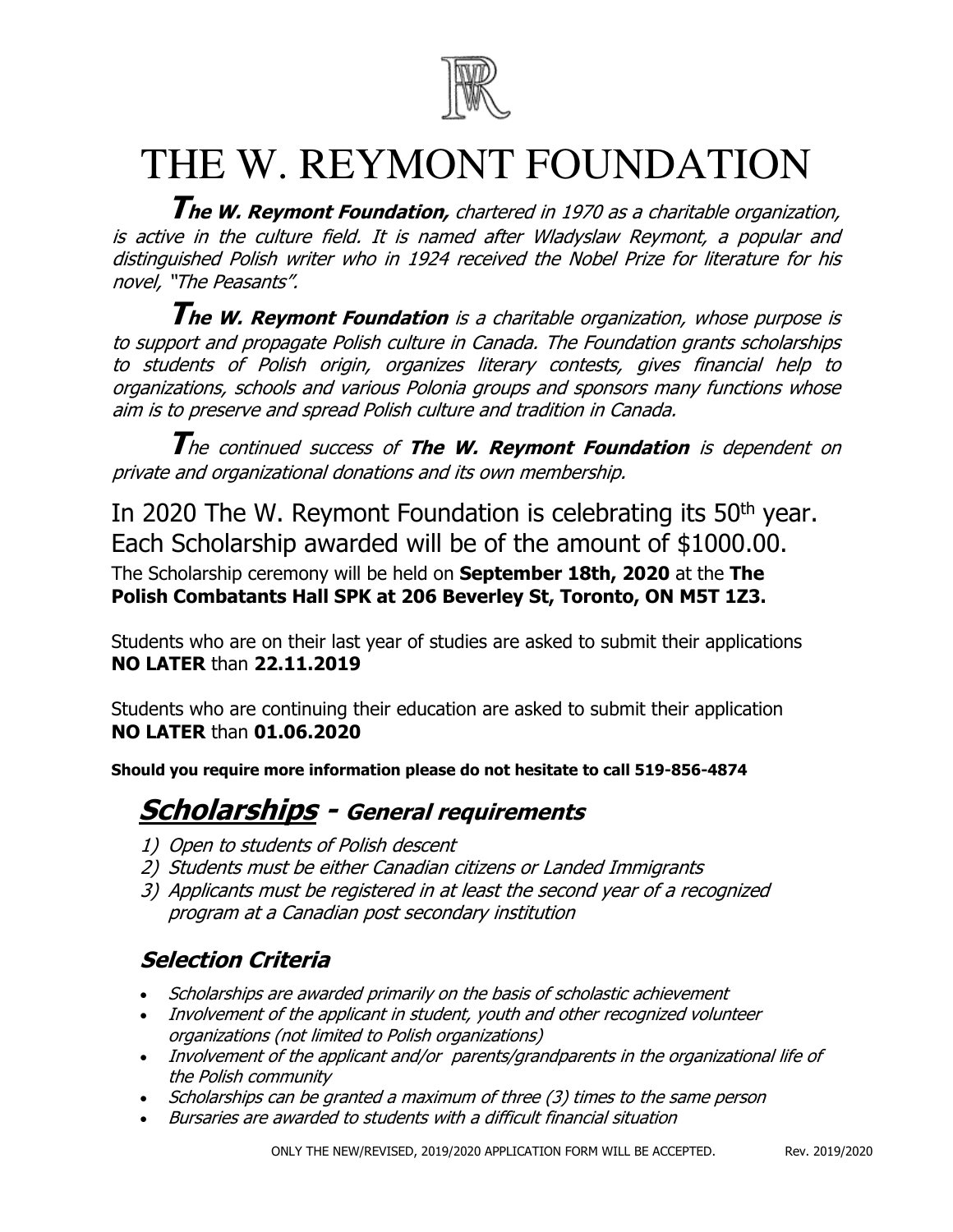

# THE W. REYMONT FOUNDATION

### **1. ONLY FULLY COMPLETED APPLICATION WILL BE CONSIDERED.**

### **SEE THE PAGE WITH COMPLETION INSTRUCTIONS**

A COMPLETED APPLICATION CONSISTS OF THE FOLLOWING:

- A fully completed W. Reymont Foundation Scholarship Application, including all supporting documents, mailed to the address below. Incomplete forms will be rejected.
- A fully completed online application [http://www.reymontfoundation.com/scholarship/](http://www.reymontfoundation.com/scholarship/index.php)apply.html
- Most current official academic transcript from the University or post secondary institution attended. (The transcript provided must be from the Registrar's Office, be recently dated in a sealed envelope.)
- Proof of registration for the full time program at the present post secondary institution.
- Proof of membership from each organization listed in parts III & IV of the application.
- A fully completed W. Reymont Foundation Scholarship Application.

### **2. FORWARD CORRESPONDENCE AND APPLICATION TO THE FOLLOWING ADDRESS:**

#### **The W. Reymont Foundation**

Scholarship Committee Witold Jaroszewski – Chairman 4949 Eramosa, 6th Line Rockwood, Ontario N0B 2K0

Telephone: (519) 856 4874 Email: scholarship@reymontfoundation.com www.reymontfoundation.com

Materials submitted will remain the property of the Foundation.

### **3. Application Should Be Received By The Foundation No Later Than Monday, June 1, 2020**

Applications Postmarked After June.01.2020 Will Not Be Considered.

#### **4. Applications and information available at www.reymontfoundation.com**

- The list of the scholarship recipients to be honoured at Annual Scholarship Ceremony will be available on The W. Reymont Foundation's website after August.15.2020
- All the scholarship recipients are invited to take part in the Scholarship Ceremony to be **personally presented** with the scholarship. **Scholarship will not be mailed**. Recipients from distant cities should make arrangements with the Foundation to receive their scholarship at a more convenient local Polish event.
- The Scholarship Ceremony will be held on September 18th, 2020 at 1830 at The Beverly Halls SPK located at 206 Beverley St, Toronto, ON M5T 1Z3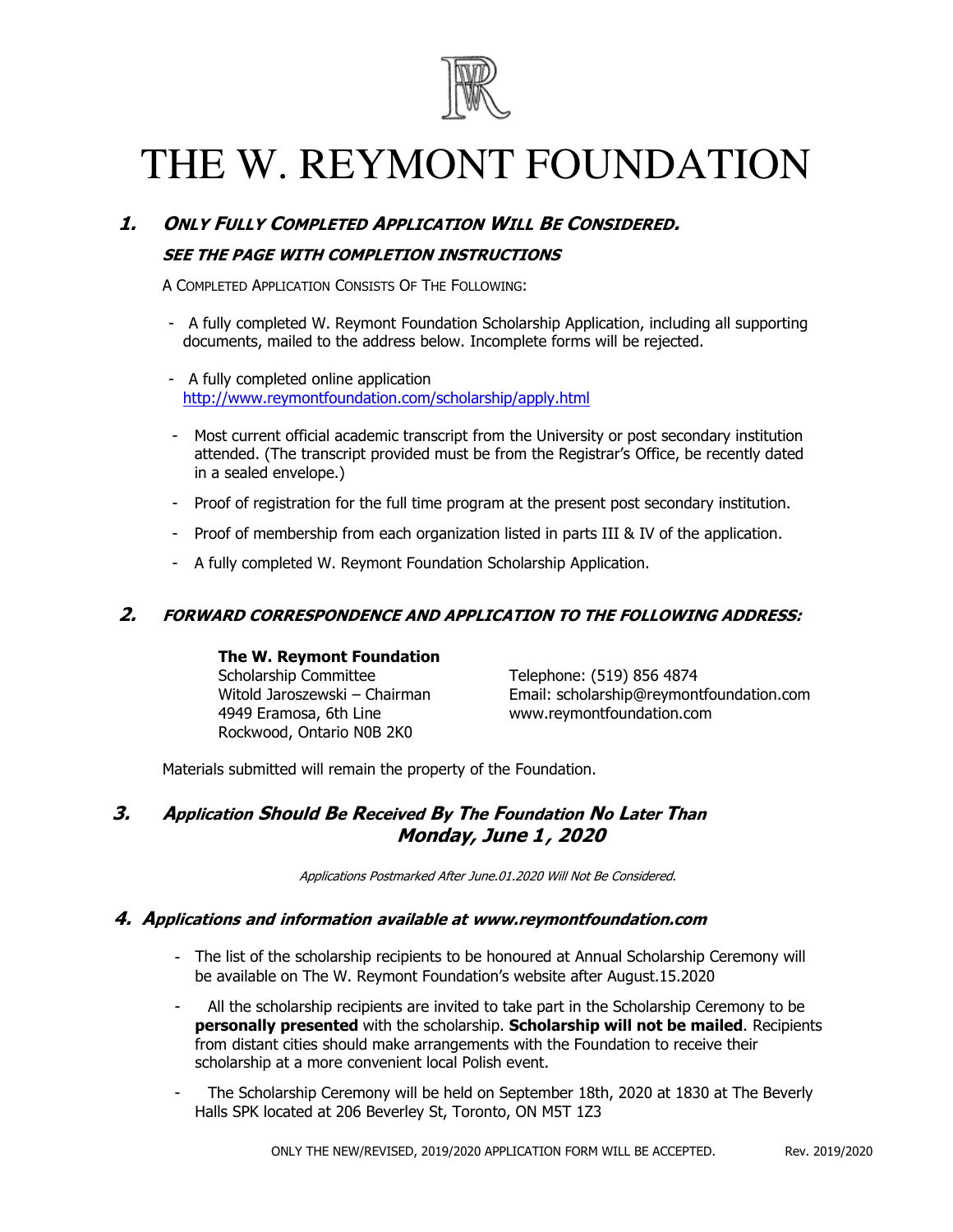

# **Scholarship Application**

### PLEASE PRINT **I. PERSONAL INFORMATION**

| <b>Social Insurance Number</b>                               |                |             |                |                |                   | Day              |               | Month | <b>Date of Birth</b> |       | Year                    |       | Male               | <b>Sex</b> |                                          | Female |
|--------------------------------------------------------------|----------------|-------------|----------------|----------------|-------------------|------------------|---------------|-------|----------------------|-------|-------------------------|-------|--------------------|------------|------------------------------------------|--------|
|                                                              | $\blacksquare$ |             | $\blacksquare$ |                |                   |                  |               |       |                      |       |                         |       |                    |            |                                          |        |
| <b>Family Name</b>                                           |                |             |                |                | <b>First Name</b> |                  |               |       |                      |       |                         |       |                    |            |                                          |        |
|                                                              |                |             |                |                |                   |                  |               |       |                      |       |                         |       |                    |            |                                          |        |
| <b>Mailing Address</b><br>Number and Street Box              |                |             |                |                | Apt. $#$          |                  |               |       |                      |       | Citizenship<br>Canadian |       | Permanent Resident |            |                                          |        |
| City<br>Town                                                 | Village<br>or  |             |                |                |                   |                  |               |       |                      |       |                         |       |                    |            | Date Permanent Residence Status Received |        |
| Province                                                     |                |             |                |                | Postal Code       |                  |               |       |                      |       | (attach proof)<br>Day   |       | Month              |            | Year                                     |        |
|                                                              |                |             |                |                |                   |                  |               |       |                      |       |                         |       |                    |            |                                          |        |
| <b>Telephone Number</b><br>Area Code                         | $\blacksquare$ |             |                | $\blacksquare$ |                   |                  |               |       |                      | Email |                         |       |                    |            |                                          |        |
| <b>Level of Study</b><br>Diploma<br><b>EDUCATION HISTORY</b> |                | Certificate |                |                |                   | <b>Bachelors</b> |               |       |                      |       | <b>Masters</b>          |       |                    |            | Doctorate                                |        |
| Present University/College                                   |                |             |                |                |                   |                  |               |       |                      |       |                         |       |                    |            |                                          |        |
|                                                              |                |             |                |                |                   |                  |               |       |                      |       |                         |       |                    |            |                                          |        |
| Address<br>Program                                           |                |             |                |                |                   |                  | Year of Study |       |                      |       |                         |       |                    |            |                                          |        |
| Name of Post secondary Institution                           |                |             |                |                | Location          |                  |               |       | Field of Study       |       |                         | From  |                    |            | To                                       |        |
|                                                              |                |             |                |                |                   |                  |               |       |                      |       |                         | Month | Year               |            | Month                                    | Year   |

OFFICE USE

ONLY THE NEW/REVISED, 2019/2020 APPLICATION FORM WILL BE ACCEPTED. Rev. 2019/2020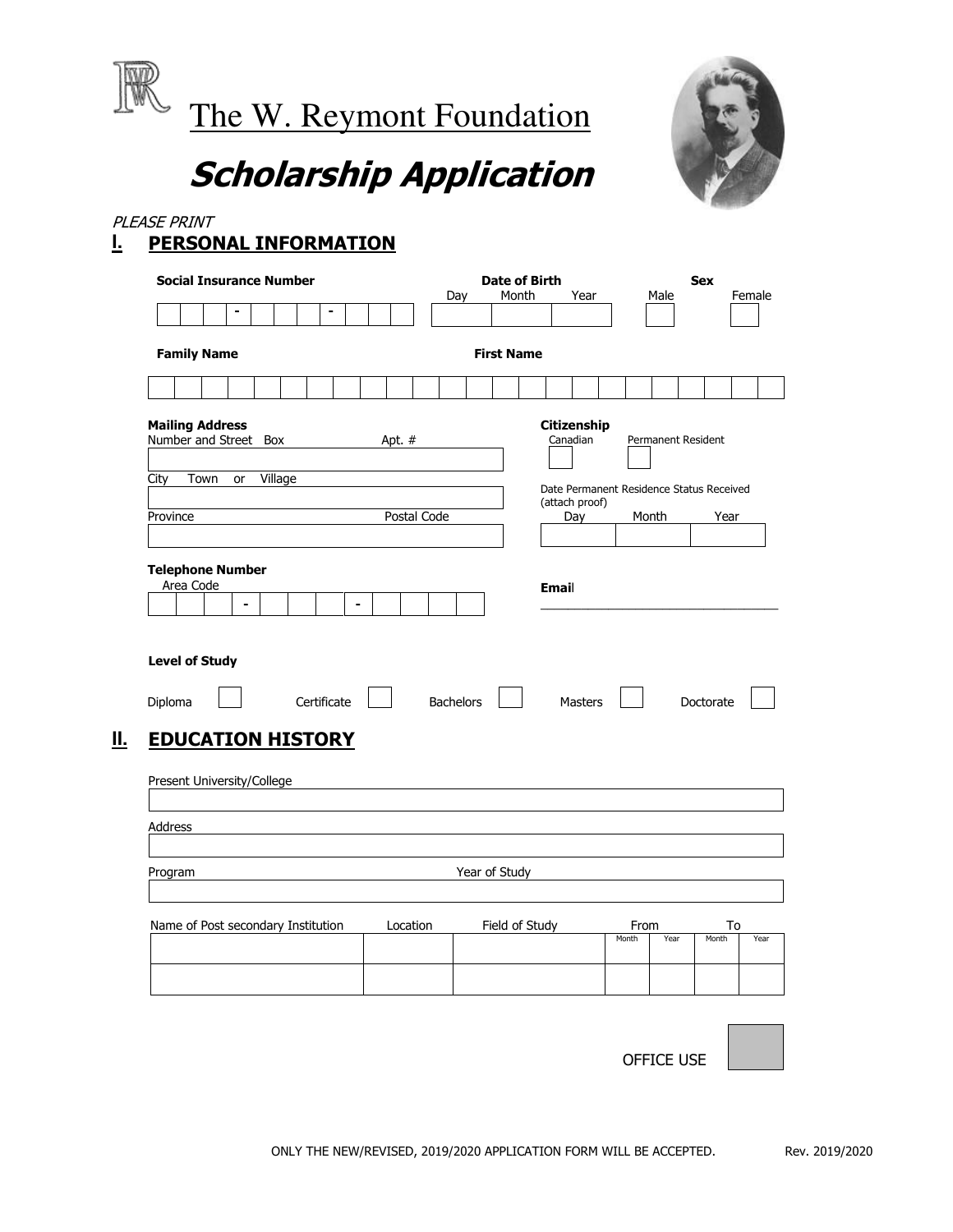### **III. INVOLVEMENT IN STUDENT, YOUTH AND RECOGNIZED VOLUNTEER ORGANIZATIONS**

| ORGANIZATION   | <b>YEARS</b> | POSITION(S) | FROM-TO | OFFICE<br><b>USE</b> |
|----------------|--------------|-------------|---------|----------------------|
| <b>STUDENT</b> |              |             |         |                      |
|                |              |             |         |                      |
| <b>.</b>       |              |             |         |                      |
| 2.             |              |             |         |                      |
|                |              |             |         |                      |
|                |              |             |         |                      |
| 3.             |              |             |         |                      |

## **IV. INVOLVEMENT IN POLONIA**

| ORGANIZATION                | <b>YEARS</b> | POSITION(S) | FROM-TO | OFFICE<br><b>USE</b> |
|-----------------------------|--------------|-------------|---------|----------------------|
| <b>STUDENT</b>              |              |             |         |                      |
| ı.                          |              |             |         |                      |
| 2.                          |              |             |         |                      |
| 3.                          |              |             |         |                      |
| <b>PARENTS/GRANTPARENTS</b> |              |             |         |                      |
| ı.                          |              |             |         |                      |
| 2.                          |              |             |         |                      |
| 3.                          |              |             |         |                      |
|                             |              |             |         |                      |

# **V. PERSONAL AND ACADEMIC ACCOMPLISHMENTS**

| ACHIEVEMENTS AND AWARDS | <b>YEARS</b> | <b>PROOF</b> | OFFICE<br><b>USE</b> |
|-------------------------|--------------|--------------|----------------------|
|                         |              |              |                      |
| 2.                      |              |              |                      |
| 3.                      |              |              |                      |
| -4.                     |              |              |                      |
| Ь.                      |              |              |                      |

### **VI. DECLARATION**

I declare that all information given above is true and correct.

DATE

APPLICANT'S SIGNATURE

………………………………………………… …………………………………………………………………..

TOTAL

Rev. 2019/2020

ONLY THE NEW/REVISED, 2019/2020 APPLICATION FORM WILL BE ACCEPTED.